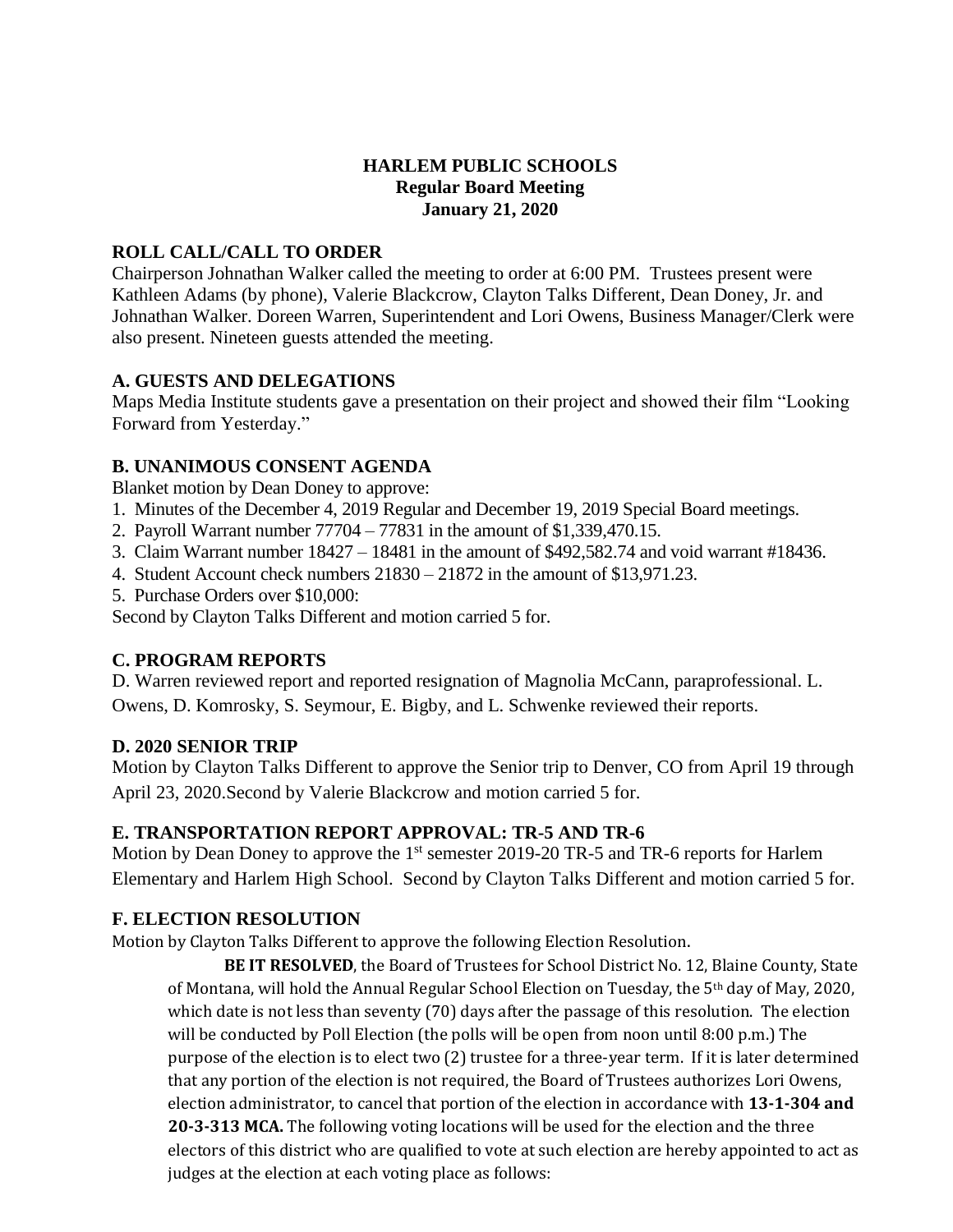Harlem School District #12 **Regular Meeting School District #12** January 21, 2020

**Voting Location and Address:** Fort Belknap Complex **County Precinct:** 3 **Election Judges:** Patricia Quisno, Harlem, MT. Cheryl Plumage, Harlem, MT. Bethany Lawrence, Harlem, MT. **Voting Location and Address:** Harlem High School Foyer **County Precinct: 7, 8, & 9 Election Judges:** B. Ann Azure, Harlem, MT

Karolee Cronk, Harlem, MT Gen Benson, Harlem, MT

**BE IT FURTHER RESOLVED,** that the clerk of this school district is hereby directed to notify the above named election judges of their appointment and to notify the county election administrator of the date of holding said election, and request the clerk to close regular registration and to prepare and furnish election materials as required by law. If any of these judges should not be able to serve, the election administrator will choose a replacement from certified judges. No further proceedings were conducted relating to the election.

Second by Dean Doney and motion carried 5 for.

### **G. IMPACT AID RESOLUTION**

Motion by Valerie Blackcrow to adopt the following Impact Aid Resolution:

**WHEREAS,** The Harlem School District #12 board of Trustees is the governing body of the Harlem School District #12, by the authority of the State of Montana and the School Laws of Montana and

**WHEREAS,** under the School Laws of Montana, the Board of Trustees is charged with the duty of conducting the fiscal business of the district in accordance with the provisions of the school financial administration part of MCA 20-3-324 and

**WHEREAS,** under Board Policy 7231, the Board of Trustees ensures that ALL children residing on Indian lands will have the opportunity to participate on an equal basis with all other children educated by the District and

**WHEREAS,** funding for all Children residing on Indian lands is provided by the Impact Aid authorizing legislation contained in the Improving America's Schools Act, P.L. 107-110.

**THEREFORE BE IT RESOLVED,** that the aforesaid Board fully supports the Improving America's School Act, P.L. 107-110, Impact Aid, Title VIII, legislation to provide funding for Federally Impacted School Children.

**BY ORDER** of the Board of Trustees of School District #12, Blaine County, MT. Second by Dean Doney and motion carried 5 for.

# **H. MOU WITH CERTIFIED UNION**

Motion by Dean Doney to approve the attached MOU with the Harlem Classified Union. Second by Valerie Blackcrow and motion FAILED 5 opposed.

# **I. CONSDERATION FOR ISSUANCE OF CONTRACT FOR 2019-20 COACHES/EXTRA-CURICULAR POSITIONS/MENTOR/MENTEE**